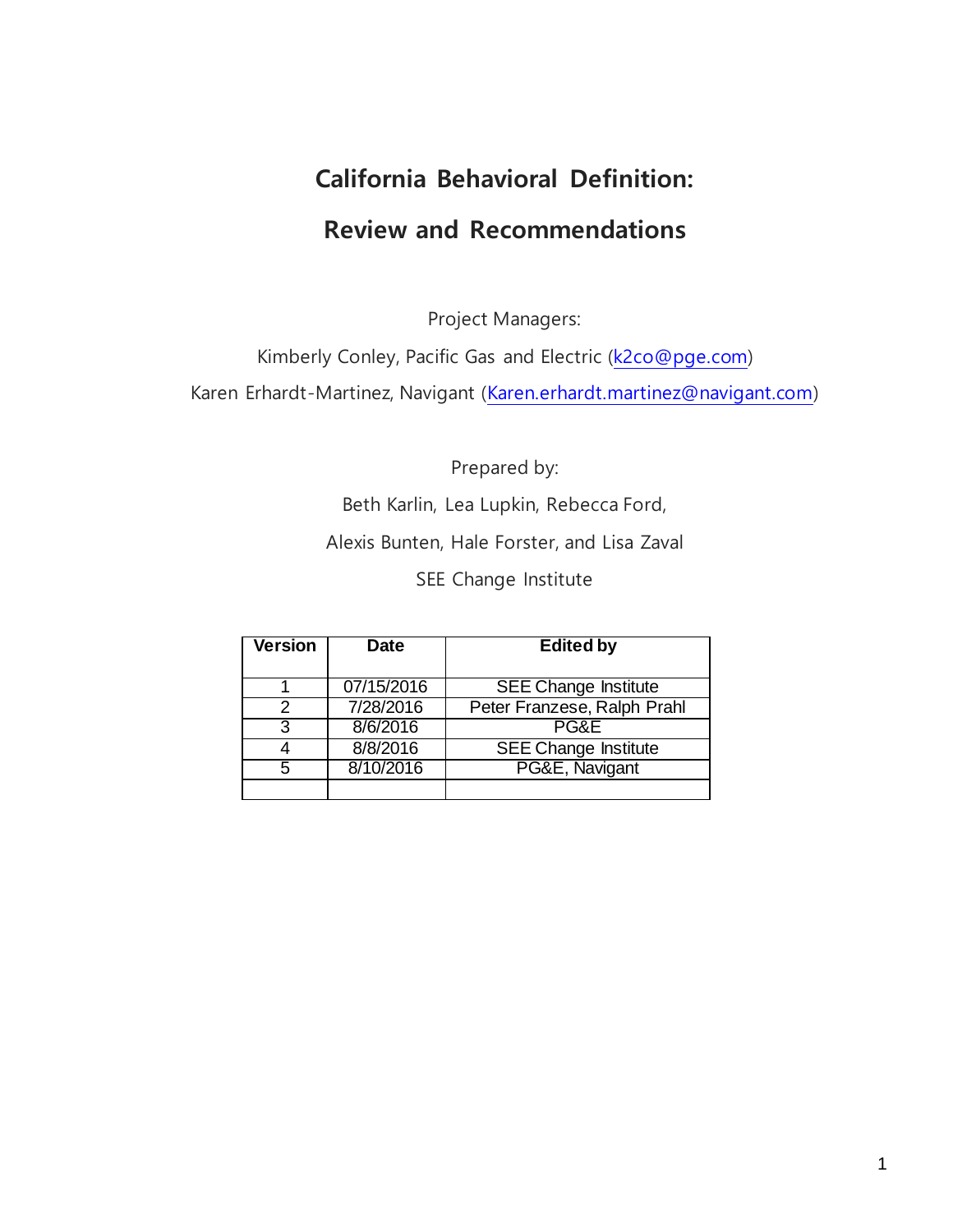The current definition of behavior-based programs in California limits the energy savings that can be achieved by restricting programs to employ: 1) Comparative energy usage, 2) Randomized control trials, and 3) Ex post measurement. We review and synthesize recent publications within the energy social science community and identify three primary ways to improve this definition: 1) Clarify the range of target behaviors available for intervention, 2) Increase the types of strategies available for testing, and 3) Expand the list of evaluation approaches for estimating savings. Applying these suggestions, we put forth a suggested framework, based on the California behavior straw proposal (2013), which would require behavior-based programs to identify target behaviors; deploy interventions with social science-based strategies, messages and mediums; and measure savings using valid research (including statistical) methods to infer causality. A broader framework will allow for more creative, innovative and iterative approaches to behavioral program design, which in turn will increase energy savings achieved through these programs.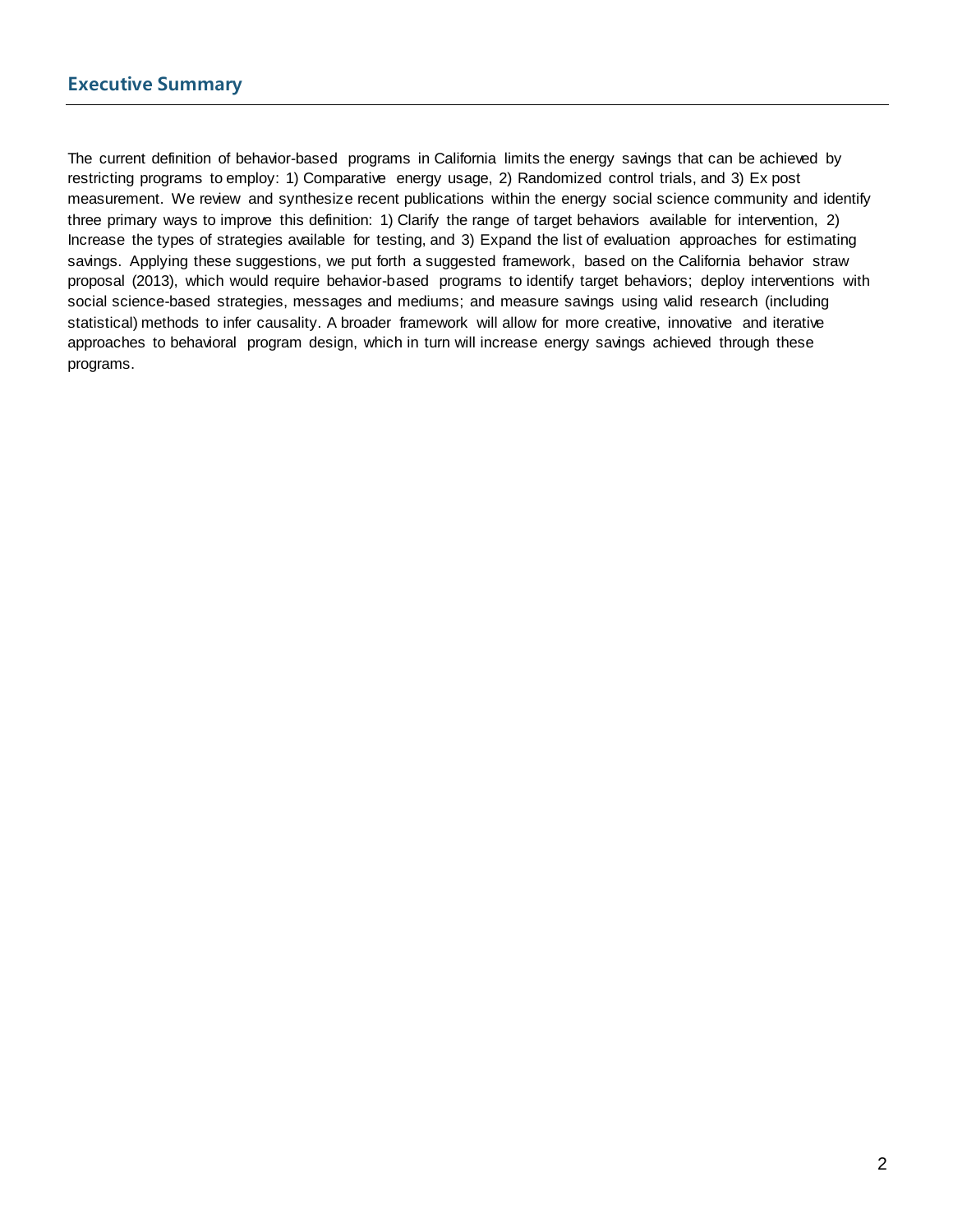# **I. Introduction**

.

Recent legislation in California (e.g., AB32, SB 350) has created an environment in which investor-owned utilities (IOUs) are both mandated and incentivized to engage consumers in demand-side management. While the IOUs have successfully utilized programs such as appliance codes, rebates, and direct install programs to reduce energy use in California, the energy savings that can be achieved through these programs is decreasing as the state becomes increasingly energy efficient. As a result, behavior-based programs are increasingly regarded as promising strategies to capture previously untapped energy savings.

California has been a leader in advancing the use of behavioral interventions to curb energy use, however, the state's current definition of behavior programs is narrow. In 2009, the state of California restricted behavior-based programs to comparative energy usage disclosure programs and adopted a policy to measure and count savings using experimental design methodologies contained within the California Evaluation Protocols and only credit behavior programs on an ex post basis (D. 10-04-029). This decision was upheld in 2012, and defined behavior-based programs as those that use comparative energy usage disclosure, ex post measurement, and experimental design at a minimum for 2013-2014 (D. 12-11-015). Senate Bill (SB) 488 defined comparative energy usage as "a program pursuant to which an electrical corporation or gas corporation discloses information to residential subscribers relative to the amount of energy used by the metered residence compared to similar residences in the subscriber's geographical area", limiting the definition to Home Energy Reports. However, this definition was automatically repealed on January 1, 2016, opening the path for a new definition.

The current definition of behavior-based energy programs provides an important starting point to identify what counts as "behavioral" while addressing perceived risks of double counting, persistence uncertainty, and the division of ratepayers advocates' concerns of "daunting, costly, and controversial" measurement (D. 10-04-029, p. 38). However, as the need for demand-side savings grows, so too does the need for new approaches to behavioral program design. While the reported 1-3% savings for home energy reports are promising, social science research has identified numerous behavioral strategies beyond comparative energy use that can also drive energy efficiency behavior. McKinsey & Company found that behavioral interventions could lead to 16-20% reductions in U.S. residential energy use (Frankel et al, 2013). We believe a broader frameworkwill allow for more creative, innovative and iterative approaches, leading to additional savings and a more engaged population.

Since 2009, evaluators have been working with California utilities to refine the definition of behavior, resulting in several outputs including webinars, papers and a straw proposal with an expanded definition. With the *2013-2014 Residential Behavior Market Characterization Study* recommending to expand the definition of behavior programs and the open Energy Efficiency proceeding R.13-11-005, now is the time to revisit and offer an evidence-based approach to the CPUC definition of behavior to ensure that all possible savings can be captured (Opinion Dynamics, 2015).

This working paper presents a framework to approach behavior-based programs and capture the full range of behavior-based savings based on the Straw Proposal for EE Behavior Programs for 2015-17 (2014) which was a new definition of behavior-based programs developed by California IOUs and the Commission's Energy Division staff but never formally approved.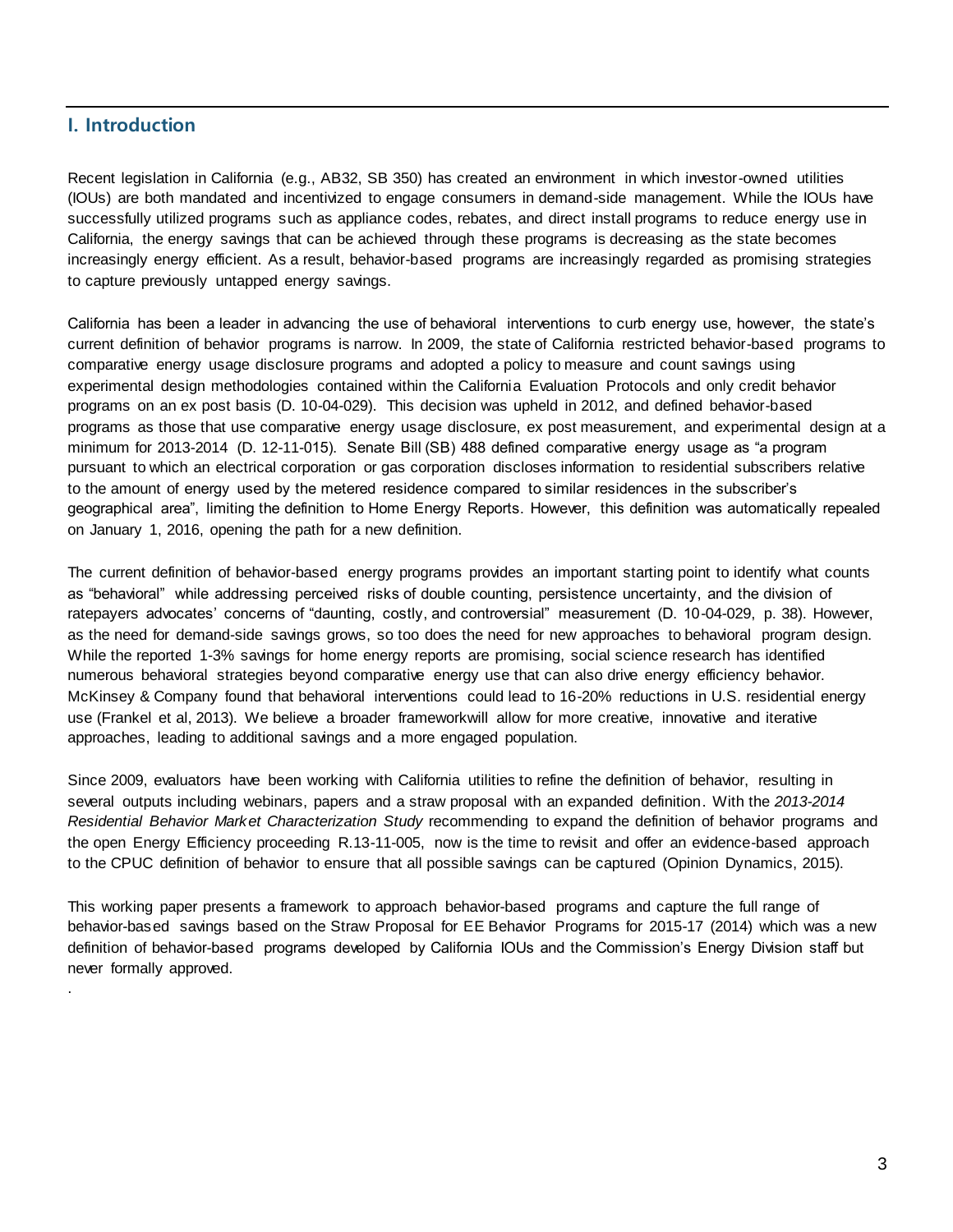## **II. Towards A Behavior Framework**

Since the current regulatory definition was adopted, researchers and evaluators have worked to expand and refine it, resulting in several webinars, papers and a straw proposal suggesting an expanded definition. Many stakeholders have pointed out that the definition of behavior programs should: include strategies including but not limited to comparative energy use, be tested using research designs including but not limited to randomized control trials, and measure savings using techniques including but not limited to ex post calculations (Illume Advising et al., 2015; Ignelzi et al., 2013; Mazur-Stommen & Farley, 2013; Todd et al.,, 2012). This dialogue and resulting publications identify several opportunities for improvement to allow for more creative, iterative programs and application of behavioral insights for greater energy savings. Three recommendations are discussed here, and broken down into three sections clarifying the range of target behaviors available for intervention, increasing the types of strategies available for testing, and expanding the list of evaluation approaches for estimating savings.

## **1. Clarify the range of target behaviors available for intervention**

Informal definitions of "energy behavior" are often limited to habitual home decisions, such as turning off lights when leaving a room. However, the social science community defines energy behavior much more broadly, to include a wide range of behaviors. The International Energy Agency Demand Side Management (DSM) Program Task 24 states that, "it is important not to confuse influences on behavior, means of behavior change, or the purpose of behavior change, with what it is that is being changed..." (IEA, p.10).

A clearer presentation of what is meant by "energy behaviors" would expand the programmatic opportunities and

further clarify the range of behaviors that a behavior-based intervention can target. Karlin et al. (2014) review past definitions of energy behavioral "dimensions" and find that the common distinction between "behavior" and "efficiency" is, in fact, a false dichotomy, such that the former is typically defined as including behaviors that are frequent and lowno cost and the latter including those that are infrequent and costly. However, these two variables present a 2x2 matrix which, when

|                  | <b>Low Frequency</b> | <b>High Frequency</b> |
|------------------|----------------------|-----------------------|
| <b>Low Cost</b>  | Maintenance          | Curtailment           |
| <b>High Cost</b> | Efficiency           | (n/a)                 |

broken out, exposes at least three (if not more) possible behavioral categories (see figure).

Further dimensions of energy conservation behaviors that have been proposed over the past three decades include:

- Dividing curtailment into temperature adjustments and minor curtailments (Black et al., 1985; Stern & Gardner, 1981)
- Dividing efficiency into high- and low-cost purchases and improvements (Nair, Gustavsson, & Mahapatra, 2010; Opinion Dynamics, 2011; Stern & Gardner, 1981)
- Distinguishing equipment from building envelope (Opinion Dynamics, 2011)
- The addition of a "maintenance" or "management" category (Kempton, Darley, & Stern, 1992; Kempton et al., 1984; McKenzie-Mohr, 1994; Stern, 1992; Van Raaij and Verhallen, 1983)
- Introducing the dimensions of WEMAD (Weatherization, Equipment, Maintenance, Adjustments, and Daily behavior; Dietz et al., 2009)

This research both suggests that identifying relevant dimensions of behavior is an important component in the framework and identifies additional elements or variables neglected by the curtailment/efficiency dichotomy. Research is ongoing to delineate the most useful dimensions and should be continued so that any definitions or dimensions of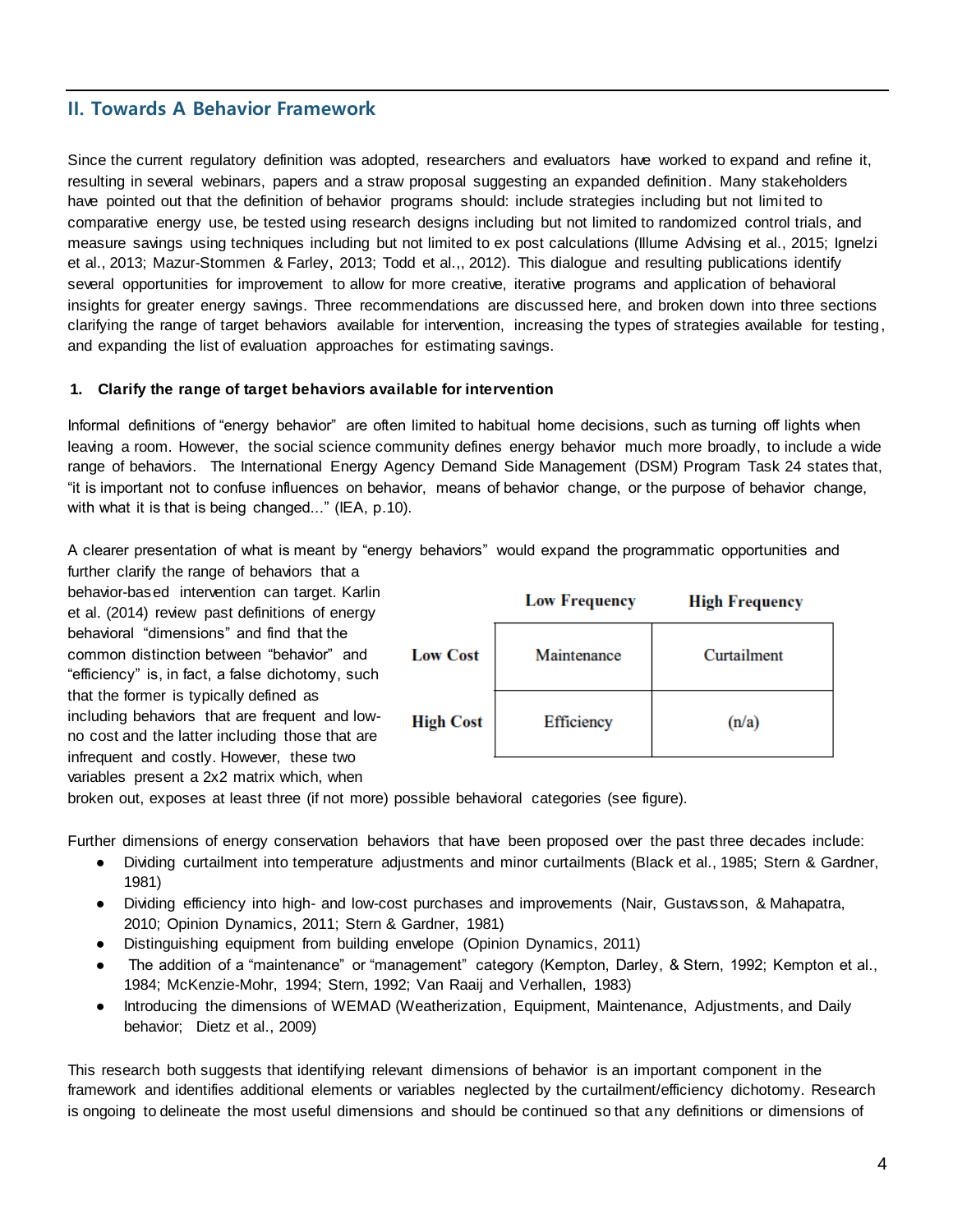energy behavior are both more accurate and more inclusive of the types of specific actions on the part of end users that behavioral programs can address.

#### **2. Increase the types of strategies available for testing**

The current definition of behavior limits program strategy to comparative energy usage disclosure programs and expanding this definition has been discussed at great length in recent years. The California IOU Behavior Straw Proposal (2013) states that behavior-based energy interventions are those that "deploy one or more of the following behavior intervention strategies: a) Commitment, b) Feedback, c) Follow through, d) Framing, e) In-person and trusted community messenger interactions, f) Rewards or gifts, g) Social norms, and h) other approved methods" (p. 1). The Straw Proposal expands the definition from one to seven strategies and adds a caveat that "other approved methods" can be considered. Subsequent work has categorized intervention strategies into schema or taxonomies to "eliminate the confusion caused by the fact that typological categories tend to overlap" (Mazur-Stommen & Farley, 2013, p. vi) as well as presenting interdisciplinary lists of behavioral theories that can be applied to strategies (Ignelzi et al., 2013).

There are many promising strategies and expanding the definition to include them is a vital and important step forward. However, social science-based is constantly evolving based on new research and limiting behavioral programs to a fixed list or taxonomy unnecessarily restricts the energy savings that could be generated by distinguishing and combining programmatic elements systematically.

Defining behavioral programs as a discrete set of strategies distracts from the key elements that successfully influences behavior. A behavioral intervention is comprised of various elements: namely the general approach or *strategy* taken, the *message* used in communications, and the *medium* used to reach end users (see examples on page 7). We believe a framework for behavioral programs that recognizes the distinction between these elements (strategy, message and medium) will be more effective in supporting behavioral programs that produce reliable savings and meet California's energy goals than a definition that lists intervention strategies that may or may not actually be messages or mediums.

## **3. Use a range of reliable research methodologies to infer causality**

The current definition of behavior requires that programs are evaluated using randomized control trials (RCT) and ex post measurement. While the RCT is certainly the "gold standard" for inferring causality of a treatment or intervention, there are limits to the types of programs that can be tested via RCT. This methodological restriction thus limits the types of behavioral programs that can be offered. Additional methods have been widely accepted in social science for decades for estimating the impact of behavioral interventions in fields varying from health to education. Specifically, quasi-experimental methods are considered a reliable alternative form of measurement when randomization is not feasible (California IOU Straw Proposal, 2013; Illume Advising, 2015; Todd et al., 2013).

With the availability of frequently sampled smart meter data, measured or "pay for performance" savings can also be calculated for interventions in real-time in addition to ex post and ex ante approaches. Evaluations and methodologies should be designed to be sensitive to the risk of double-counting, and steps should be put in place to try to distinguish behavior savings from any technology-related savings that might already be claimed through a deemed measure program. Todd et al. (2013) define evaluability "in the sense that energy savings impacts must be: quantified through accepted industry methods… and quantified in a manner that allows comparisons across programs (i.e., average percent saving)."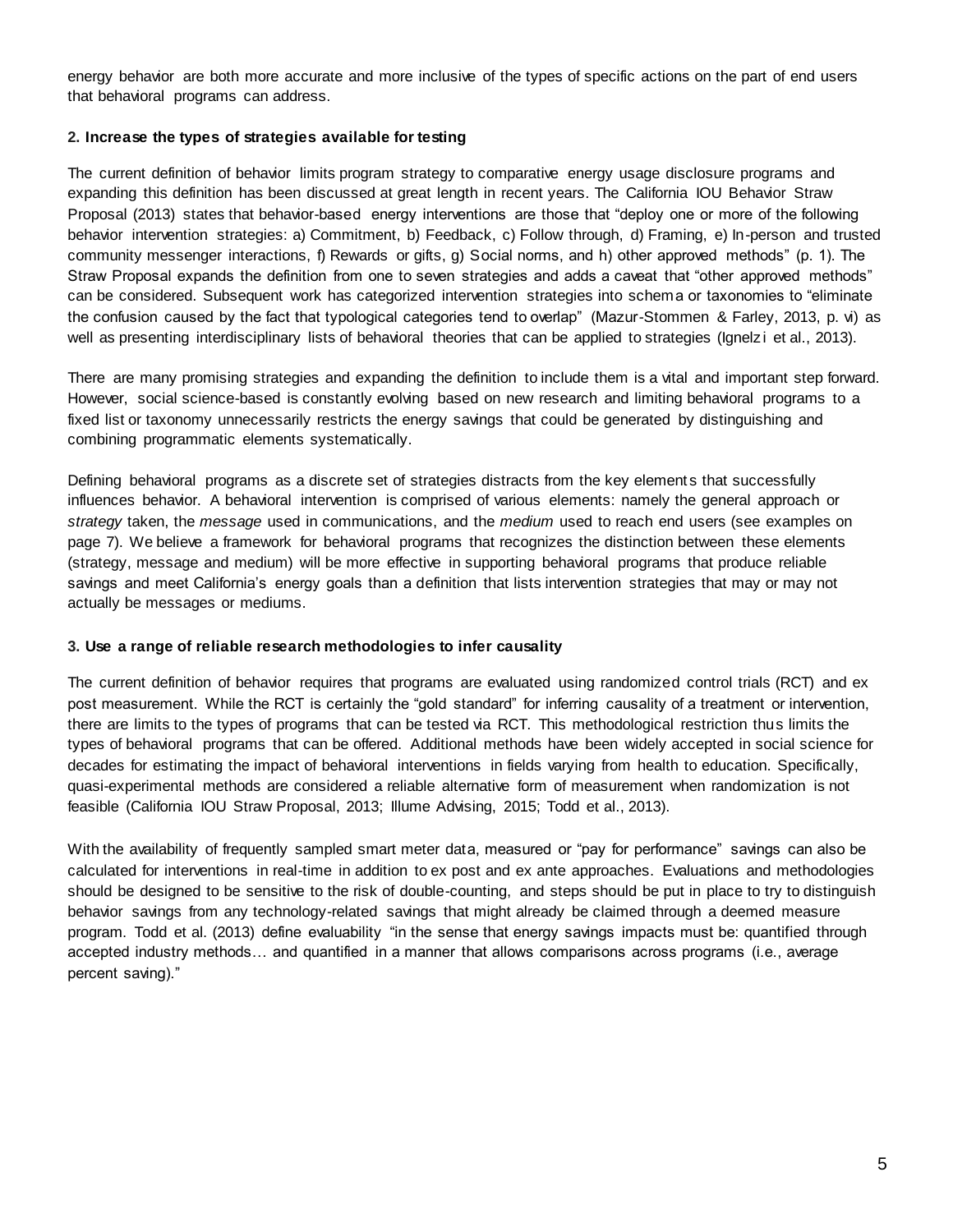## **III. Revised Behavioral Framework**

The proposed framework below presents a modified version of the CA IOU Behavior Straw Proposal (2013) that addresses the three points above - clarifying the range of target behaviors available for intervention, increasing the types of strategies available for testing, and expanding the list of evaluation approaches for estimating savings.

### *1. Behavioral Program Framework*

Behavior-based energy programs use social science to develop interventions that influence energy related behaviors (elimination/reduction of kW, kWh or Therms). These approaches, in the absence of or complementing other rebated or measure-based programs, employ a range of reliable research methodologies to infer causality, estimate savings, and attribute savings across multiple programs as applicable, and avoids double counting by distinguishing behavioral savings from any technology-related savings that will be claimed through a deemed measure program or some other means.

These programs require the following steps:

- 1. Specify the range of behaviors the program is seeking to change. Energy saving behaviors may include a variety of different types of actions from changes in technology settings to technology maintenance practices as well as reducing or avoiding the use of technologies and (potentially) the choices to acquire more efficient technologies that result from a particular behavioral intervention (referred to as program lift).
- 2. Deploy one or more **program intervention(s)** to encourage customers to engage in the target behavior(s) based on applied social science. Program interventions are comprised of:
	- a. Strategies, including but not limited to:
		- i. Commitment
		- ii. Feedback
		- iii. Reminders [to encourage follow through]
		- iv. Incentives
		- v. Modeling
	- b. Messages, including but not limited to:
		- i. Social norms
		- ii. Loss aversion
		- iii. Perceived benefits
		- iv. Choice frame (i.e., default setting)
	- c. Mediums, including but not limited to:
		- i. In-person / trusted messenger
		- ii. Direct mail / email
		- iii. Website / social Media

*See next page for strategy, message, and medium definitions.* 

3. Measure savings via a **research design** that uses accepted industry methods and allows comparisons across programs to infer causality of programs and/or program components.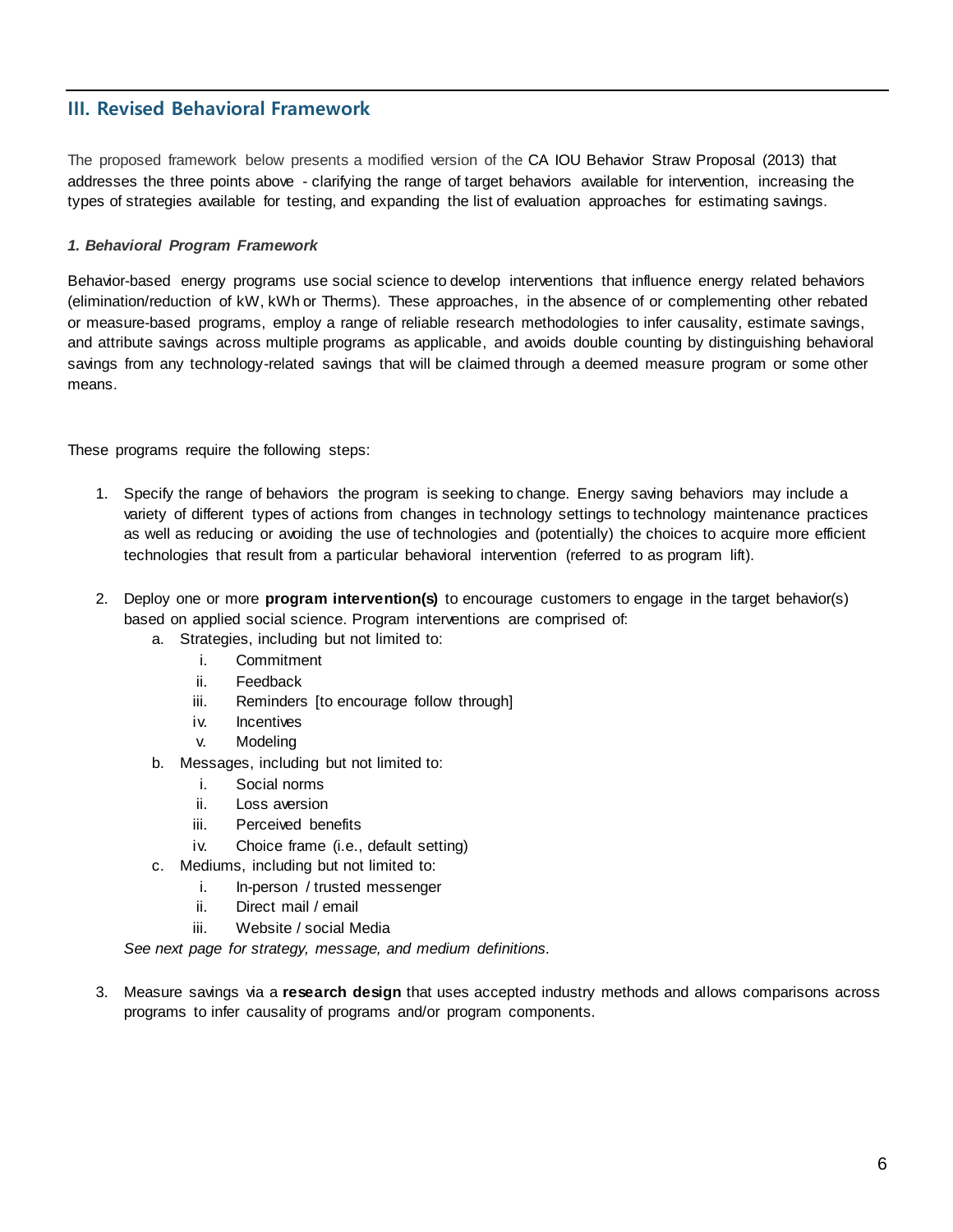# *2. Behavioral Intervention Strategies Definitions*

| <b>Steps</b>                             | <b>Variable</b>                  | <b>Description</b>                                                                                                                                                                                |
|------------------------------------------|----------------------------------|---------------------------------------------------------------------------------------------------------------------------------------------------------------------------------------------------|
| <b>Intervention</b><br><b>Strategies</b> | Commitment                       | Encourage individuals or firms to commit to executing a specific<br>action. The act of stating one's intentions and planning for action can<br>increase motivation, learning, and follow through. |
|                                          | Feedback                         | Energy use information is given to the customer frequently (e.g., in<br>real time, daily or weekly), particularly compared to a benchmark.                                                        |
|                                          | Reminders                        | Reminders of prior commitments can increase follow through.                                                                                                                                       |
|                                          | Goal-setting                     | The process of setting a goal and creating a plan to reach it can help<br>move people from intention to action, and increase follow through.                                                      |
|                                          | Incentives                       | Monetary or non-monetary rewards or gifts in recognition of<br>achievement or intention to act can positively reinforce behaviors<br>and/or encourage reciprocity on the part of the receiver.    |
|                                          | Modeling                         | Demonstrating a behavior can foster a social norm and encourage<br>reciprocity on the part of the receiver.                                                                                       |
|                                          | Competition or<br>Gamification   | Incorporating game mechanics such as points and levels can<br>increase motivation and follow through.                                                                                             |
| <b>Message Framing</b>                   | Social norms                     | Information about the behavior of one's social group.                                                                                                                                             |
|                                          | Loss aversion                    | Information about deadlines and potential losses if an action is not<br>taken.                                                                                                                    |
|                                          | Identity                         | Messages that emphasize a salient personal identity (e.g., religion,<br>gender, values).                                                                                                          |
|                                          | Personalization                  | Efforts to personalize/customize information or provide personalized<br>assistance can improve outcomes.                                                                                          |
|                                          | Choice<br>presentation           | How options are presented to a viewer, including the default setting,<br>and the number or order of choices.                                                                                      |
| <b>Medium</b>                            | In-person / trusted<br>messenger | Direct outreach from another person.                                                                                                                                                              |
|                                          | Direct mail / Email              | Paper or email delivered to the person's home or inbox.                                                                                                                                           |
|                                          | Website / Social<br>Media        | Publicly available; hosted on website or social media.                                                                                                                                            |
|                                          | Groups /<br>Institutions         | Communicated through an existing community group or institution,<br>such as a school, church, or place of business.                                                                               |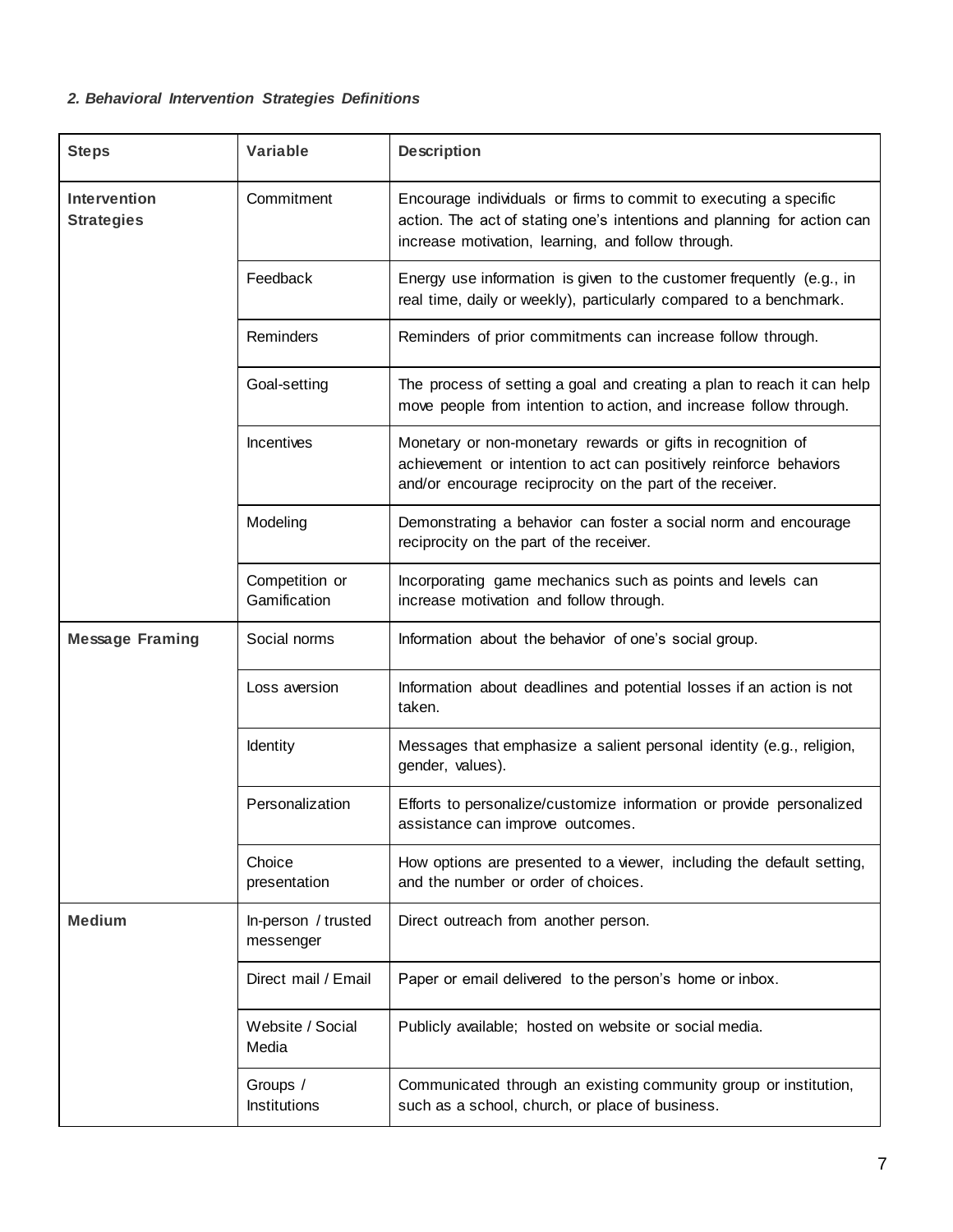## *3. Examples based on current and potential IOU offerings:*

The following examples apply the expanded definition to four behavior-based energy programs. Only the first program is acceptable in both the current and proposed expanded definition. By expanding the definition, the latter three could be added as "Energy Conservation Behavior Programs".

## **Example 1 - Home Energy Report**

- 1. Identify target behavior(s):
	- Efficient maintenance / management of appliances and/or building envelope
	- Efficient use of home appliances, lighting, HVAC systems, and/or electronics
- 2. Deploy program intervention:
	- Strategy: Feedback
	- Message: Social Norms
	- Medium: Mail / email
- 3. Measure savings via research design:
	- Randomized control trial with ex-post measurement

## **Example 2 - Home Energy Check-up (SW Residential Universal Audit Tool)**

- 1. Identify target behavior(s):
	- Purchase and installation of efficient appliances, lighting, and/or building envelope upgrades
- 2. Deploy program intervention
	- Strategy Commitment
	- Message Social Norms
	- Medium Website
- 3. Measure savings via research design
	- Ex-ante savings calculation with measured participation

## **Example 3 - School program**

- 1. Identify target behavior(s):
	- Purchase and installation of efficient appliances, lighting, and/or building envelope upgrades
	- Efficient maintenance / management of appliances and/or building envelope
	- Efficient use of home appliances, lighting, HVAC systems, and/or electronics
- 2. Deploy program intervention
	- Strategy Competition, Planning Prompts
	- Message Identity, Social Norms
	- Medium Groups / institutions, In person/trusted messenger
- 3. Measure savings via research design
	- Quasi-experimental design with ex post and/or measured savings via smart meter

## **Example 4 - Observability to increase program participation** (Yoeli et al., 2013)

- 1. Identify target behavior(s):
	- Enrollment in SmartAC program
- 2. Deploy intervention
	- Strategy Public Commitment, Rewards, Feedback
	- Message Social norms, Loss aversion
	- Medium In person, Direct mail/email
- 3. Measure savings via research design
	- Experimental design measured programmatic lift over traditional outreach approaches